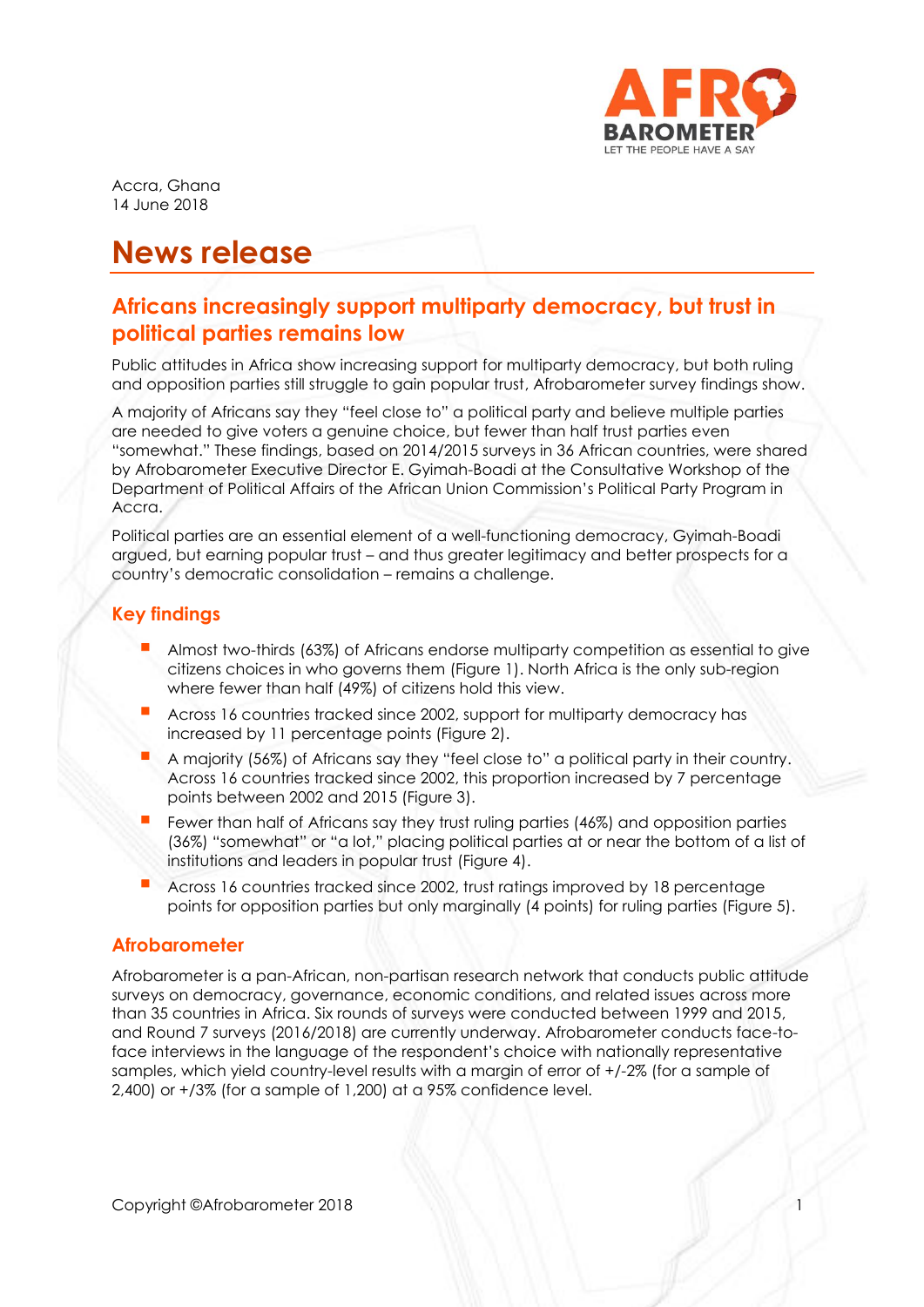

### **Charts**



#### **Figure 1: Popular support for multiparty democracy** | 36 countries | 2014/2015

*Respondents were asked: Which of the following statements is closest to your view? Statement 1: Political parties create division and confusion; it is therefore unnecessary to have many political parties in this country.*

*Statement 2: Many political parties are needed to make sure that voters have genuine choices in who governs them.*

*(% who "agree" or "agree very strongly" with Statement 2)*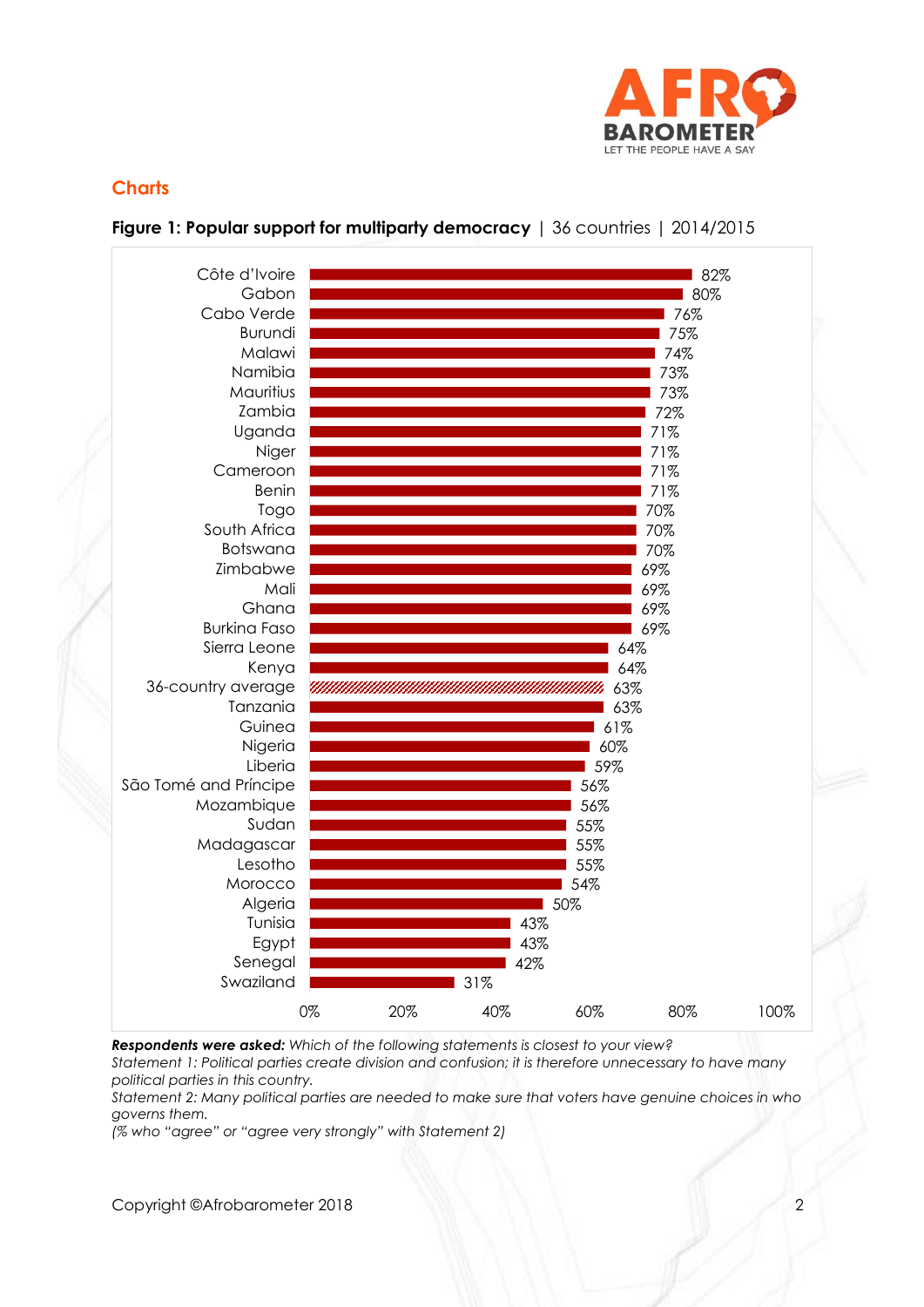



**Figure 2: Support for multiparty democracy** | 16 countries | 2002-2015

*Respondents were asked: Which of the following statements is closest to your view?*

*Statement 1: Political parties create division and confusion; it is therefore unnecessary to have many political parties in this country.*

*Statement 2: Many political parties are needed to make sure that voters have genuine choices in who governs them.*

*(% who "agree" or "agree very strongly" with each statement)*



#### **Figure 3: Close to a political party** | 16 countries | 2002-2015

*Respondents were asked: Do you feel close to any particular political party?*